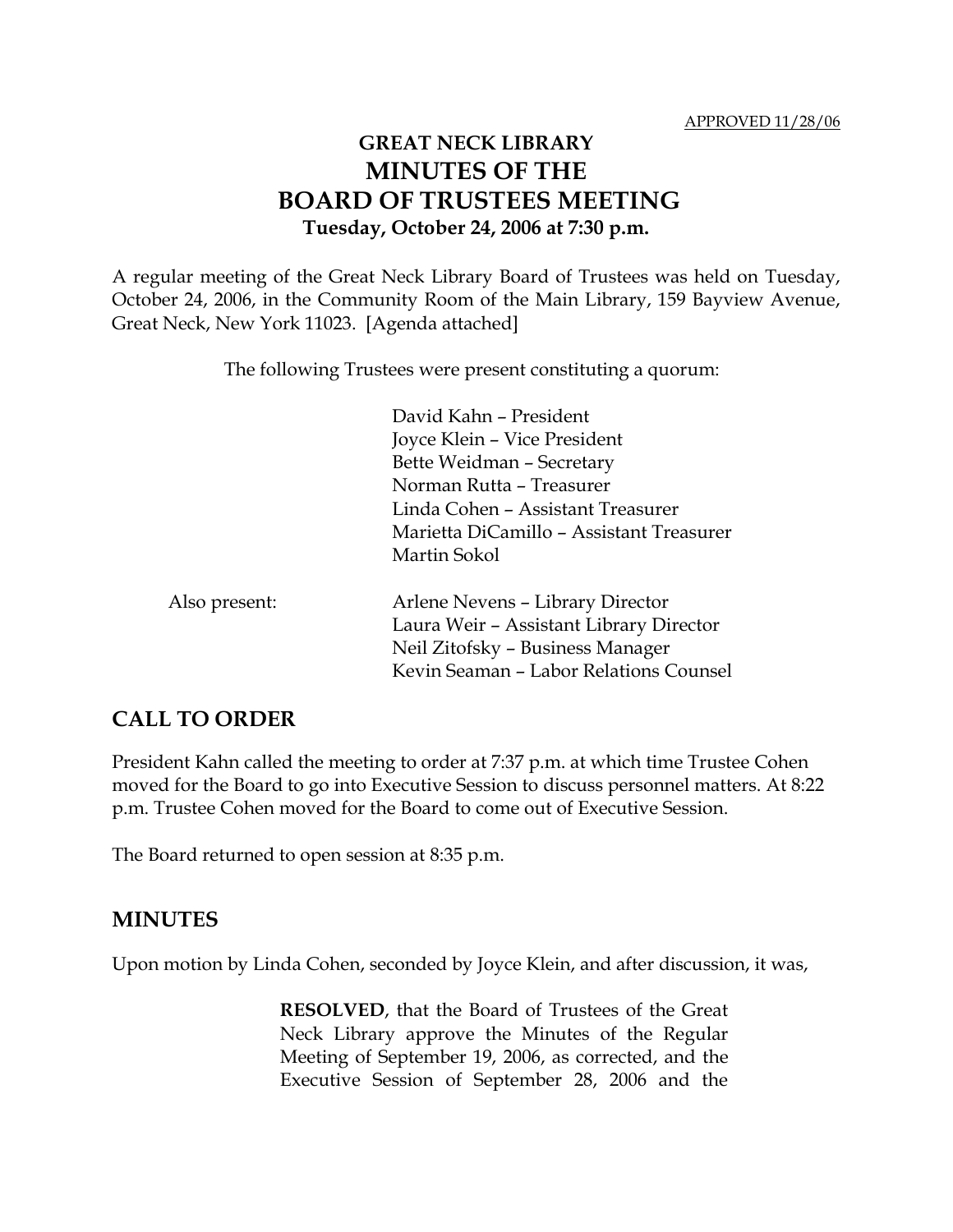Special Meetings of October 10, 2006 and October 13, 2006 as presented.

#### **Corrections to September 19th Minutes:**

Page 5, second to last line of paragraph 1 - delete "Secretary."

Page 7, second paragraph after seconded by, replace the question mark with "Linda Cohen."

Page 7, first line under the heading, Acceptance of Library Director's Retirement, "Marietta moved and Rutta seconded" should read "Trustee DiCamillo moved and Trustee Rutta seconded."

VOTE:Yes – 7 (Cohen, DiCamillo, Kahn, Klein, Rutta, Sokol, Weidman) *MOTION CARRIED UNANIMOUSLY*

## **TREASURER'S REPORT – PERSONNEL REPORT**

During the month of September 2006, revenue received was \$49,103. Total expenses were \$589,978.

At the close of business, September 30, 2006, total operating fund holdings were \$1,432,319. Of these funds, \$1,428,884 was on deposit at HSBC and the Bank of New York, and \$3,435 was on hand in Petty Cash funds at Main and the Branches. This compares to a September 30, 2005 balance of \$1,219,875.

Additionally, the cash balance of the Main Building and Special Services fund was \$1,209,787; the Automated Library fund was \$56,844; the Restricted Gift fund was \$47,449; the Branch and Special Services fund was \$102,754. These funds totaled \$1,416,834 on September 30, 2006. The September 30, 2005 total was \$1,510,153.

(a) Upon motion by Norman Rutta, seconded by Linda Cohen, and after discussion, it was,

> **RESOLVED,** that the Board of Trustees of the Great Neck Library accept the October 24, 2006, Treasurer's Report with the Personnel Changes of September 16, 2006, through October 20, 2006.

**VOTE:** Yes – 7 (Cohen, DiCamillo, Kahn, Klein, Rutta, Sokol, Weidman) *MOTION CARRIED UNANIMOUSLY*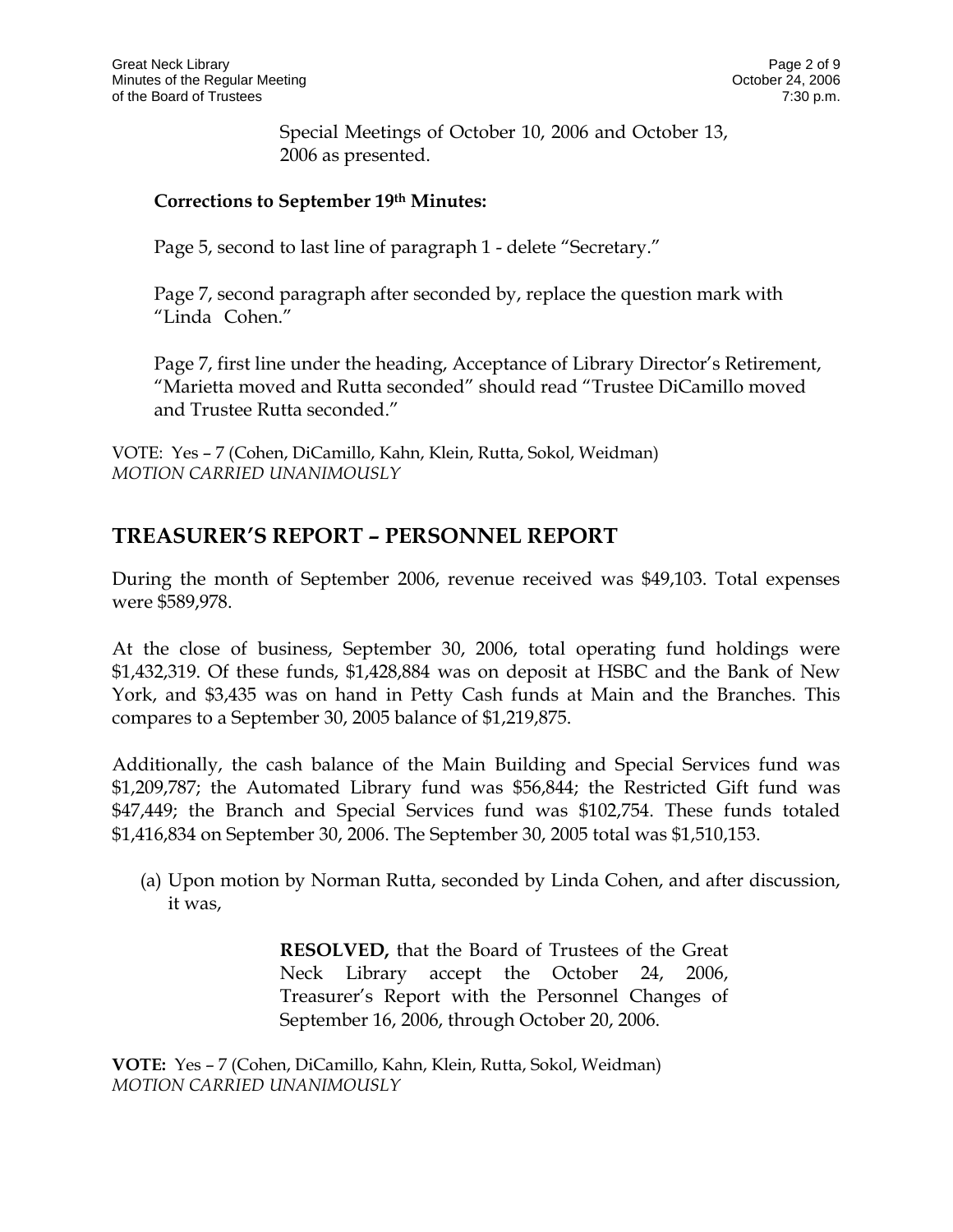(b) Upon motion by Norman Rutta, seconded by Marietta DiCamillo, and after discussion, it was,

> **RESOLVED,** that the Board of Trustees of the Great Neck Library authorize the Treasurer, who has reviewed all checks and supporting documentation, to pay the persons named in the Check Register dated September 16, 2006 through October 20, 2006, Paid Checks numbered 0023075 through 0023079, 0023135 through 0023140, 1176 and 34218 through 34248 and To-Be-Paid Checks numbered 34249 through 34373, the sums set against their respective names, amounting in the aggregate to \$311,698.99.

**VOTE:** Yes – 7 (Cohen, DiCamillo, Kahn, Klein, Rutta, Sokol, Weidman) *MOTION CARRIED UNANIMOUSLY*

(c) Upon motion by Norman Rutta, seconded by Marietta DiCamillo, and after discussion, it was,

> **RESOLVED,** that the Board of Trustees of the Great Neck Library accept the Payroll Warrants dated September 11 and September 25, 2006, which have been reviewed by the Treasurer, in the amounts of \$153,247.17 and \$166,017.31 respectively, for a total of \$319,264.48.

**VOTE:** Yes – 7 (Cohen, DiCamillo, Kahn, Klein, Rutta, Sokol, Weidman) *MOTION CARRIED UNANIMOUSLY*

Trustee DiCamillo thanked Business Manager Zitofsky for working diligently with Trustee Rutta towards resolving the many fiscal challenges facing the Library's financial operation, such as the improvement in the elimination of automatic never-ending contracts resulting in the immediate savings of nearly 25% on current cleaning contract costs, the implementation of the Board's policy on competitive bidding, the engagement of a new auditor. Also, the close monitoring of the monthly financial statements, as well as adhering to the 2006 voter-approved budget has and will continue to result in improvements in overall services. These improvements have already resulted in the efficient use of precious tax dollars.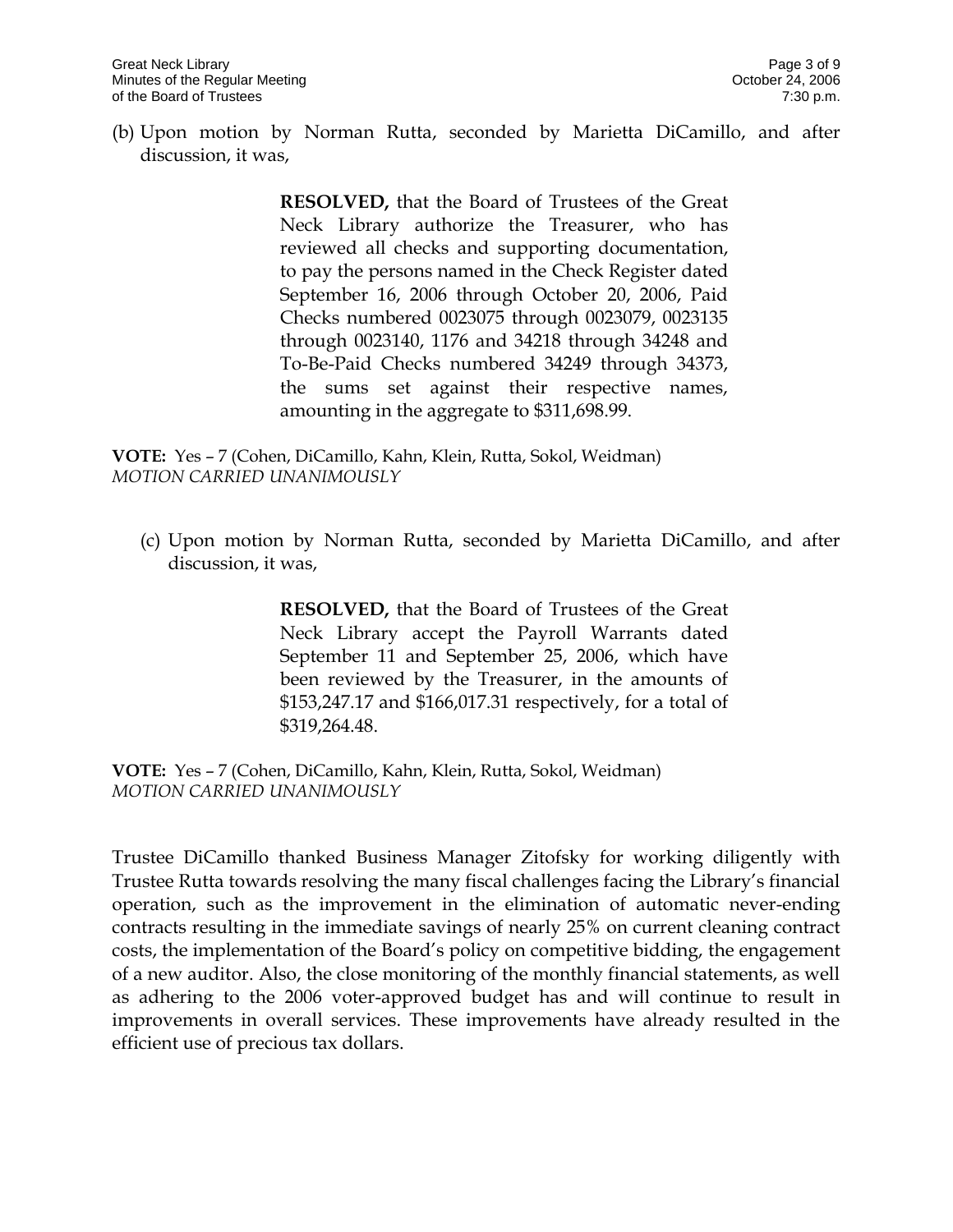#### **DIRECTOR'S REPORT** (Appended to Minutes)

Director Nevens appealed to supporters for the candidates not to block the entrance to the parking lot and be considerate of library users on the Library's Election Day. She also read a statement [appended] expressing her heartfelt thanks to all, including the community and staff.

There will be a dinner given in honor of Director Nevens' retirement on Sunday, November 19, 2006 at the Inn at New Hyde Park. Assistant Director Weir should be contacted for more information if anyone were interested.

Public Comments: Marianna Wohlgemuth

## **OLD BUSINESS**

# **(a) Board's Role in Personnel Issues**

Upon motion by Linda Cohen, seconded by Bette Weidman, and after discussion, it was,

> **RESOLVED,** that the Board of Trustees of the Great Neck Library ask the Personnel Committee and/or the Policy Committee to discuss the responsibilities of Board members, vis-à-vis, hiring practices within the Library, and report back to the Board.

Trustee Rutta agreed it is a good thought to refer items to the committee; but in future a policy should be established that the items should be discussed publicly a certain number of times as recommended by the Policy Committee prior to having a vote on the motion.

Trustee DiCamillo added that the Personnel Committee be given the benefit of Counsel's attendance at its meeting.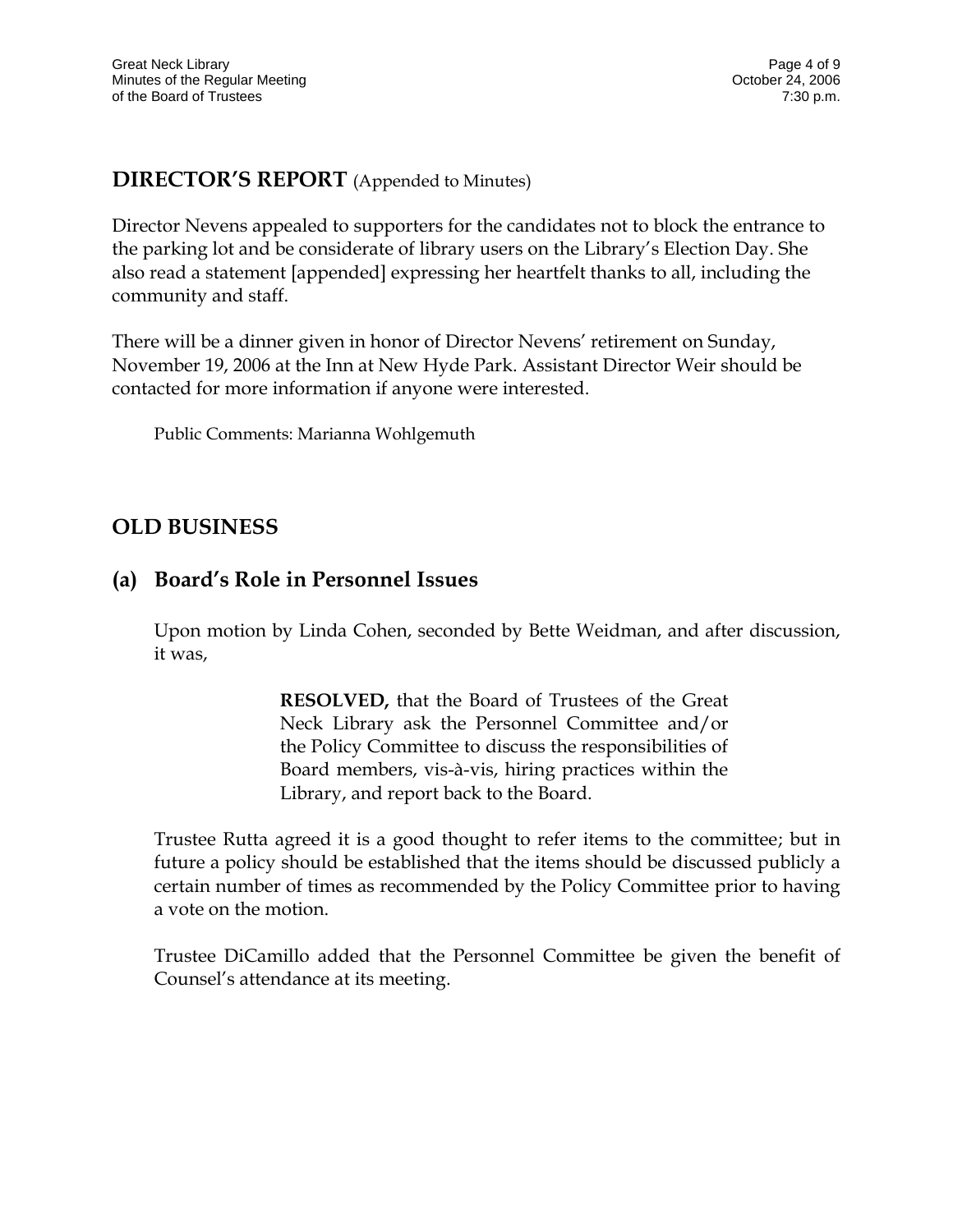Legal Counsel, Kevin Seaman, indicated that he was asked to create a well developed and crafted hiring policy that the Board can operate under; and that is what he intended to do.

**VOTE:** Yes – 5 (Cohen, Kahn, Klein, Sokol, Weidman); No – 2 (DiCamillo, Rutta) *MOTION CARRIED* 

The Director requested clarification on how to proceed after interviews are completed for the two Maintenance part-time positions and the Head of Children's Services. The green light was given to proceed with interviews and the hiring of the two part-time Maintenance persons.

Patron Comments: Karen Rubin, Stanley Romaine, Frank Phillips, Bob Sobel, an unidentified lady, William Morrill

# **(b) Appointment of Search Committee**

President Kahn appointed the Board as a whole to be the Search Committee to find a new Library Director.

## **(c) New York State Construction Grant**

Upon motion by Bette Weidman, seconded by Joyce Klein, and after discussion, it was,

> **RESOLVED,** that the Board of Trustees of the Great Neck Library adopt the attached application for a public library construction grant to be administered in accordance with the requirements of Education Law 273-a (as Amended by Chapter 57 of the Laws of 2005) and Commissioner's Regulations 9.12.

Public Comments: Karen Rubin

**VOTE:** Yes – 7 (Cohen, DiCamillo, Kahn, Klein, Rutta, Sokol, Weidman) *MOTION CARRIED UNANIMOUSLY*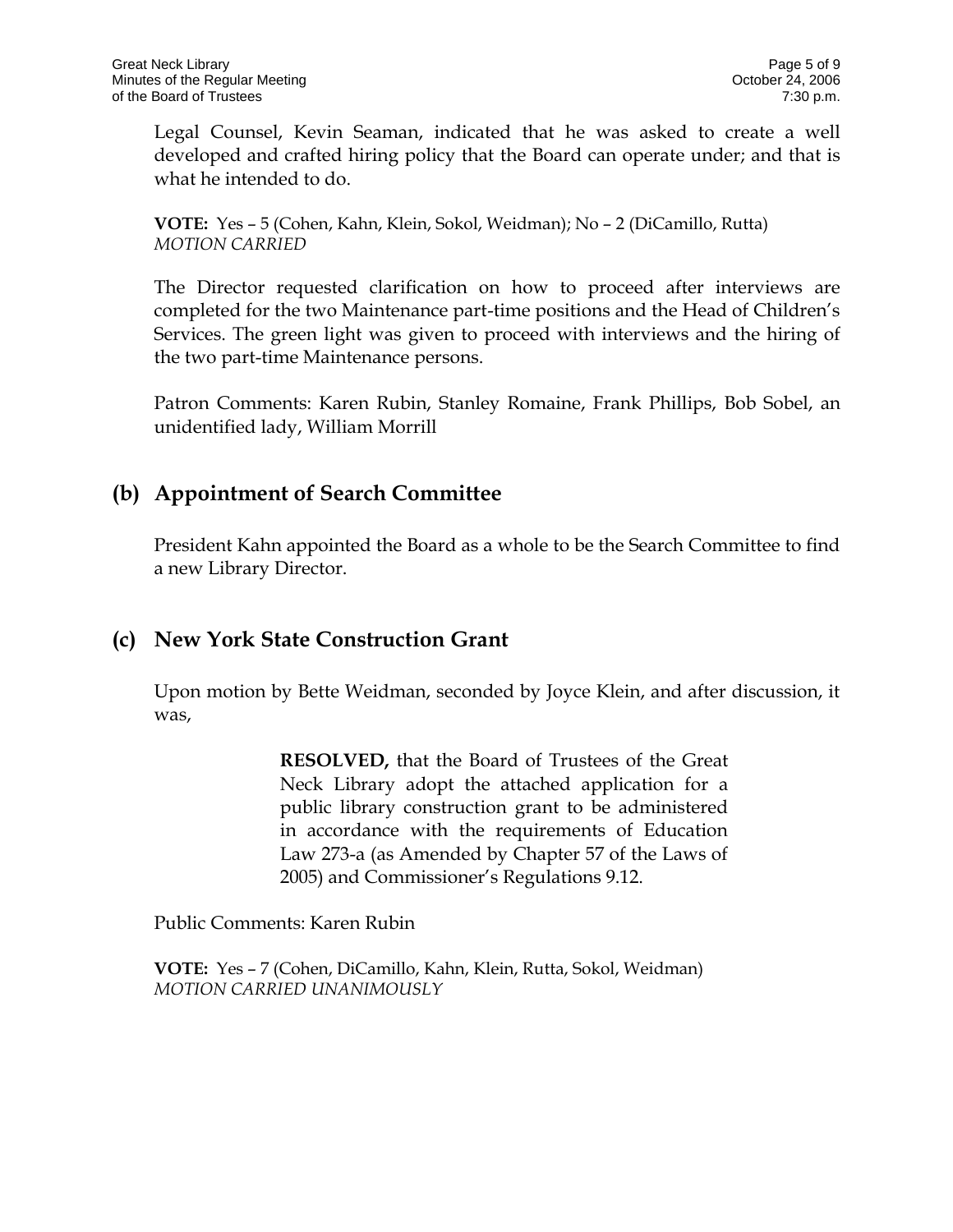## **NEW BUSINESS**

#### **(a) Weinig Foundation**

Upon motion by Linda Cohen, seconded by Joyce Klein, and after discussion, it was,

> **RESOLVED,** that the Board of Trustees of the Great Neck Library authorize the return of the unexpended portion of the fund established with donations from the Weinig Foundation in the amount of \$9,094.25 made out to Weinig Foundation, Inc.

**VOTE:** Yes – 7 (Cohen, DiCamillo, Kahn, Klein, Rutta, Sokol, Weidman) *MOTION CARRIED UNANIMOUSLY*

## **(b) Excess Equipment**

Upon motion by Norman Rutta, seconded by Linda Cohen, and after discussion, it was,

> **RESOLVED,** that the Board of Trustees of the Great Neck Library declare the items listed on the appended schedule excessed and authorize the Director to dispose of same in an appropriate manner.

**VOTE:** Yes – 7 (Cohen, DiCamillo, Kahn, Klein, Rutta, Sokol, Weidman) *MOTION CARRIED UNANIMOUSLY*

## **(c) Election Procedures**

Candidate Robert Spitalnick wrote a letter to the Board asking that, prior to opening the Proxy envelope on Tuesday, the signatures on the Proxy envelopes be compared to the signatures on the Proxy Request forms to see that they match.

Director Nevens had contacted Legal Counsel William Cullen who informed her not to change things at this juncture and that signatures on the Proxy Request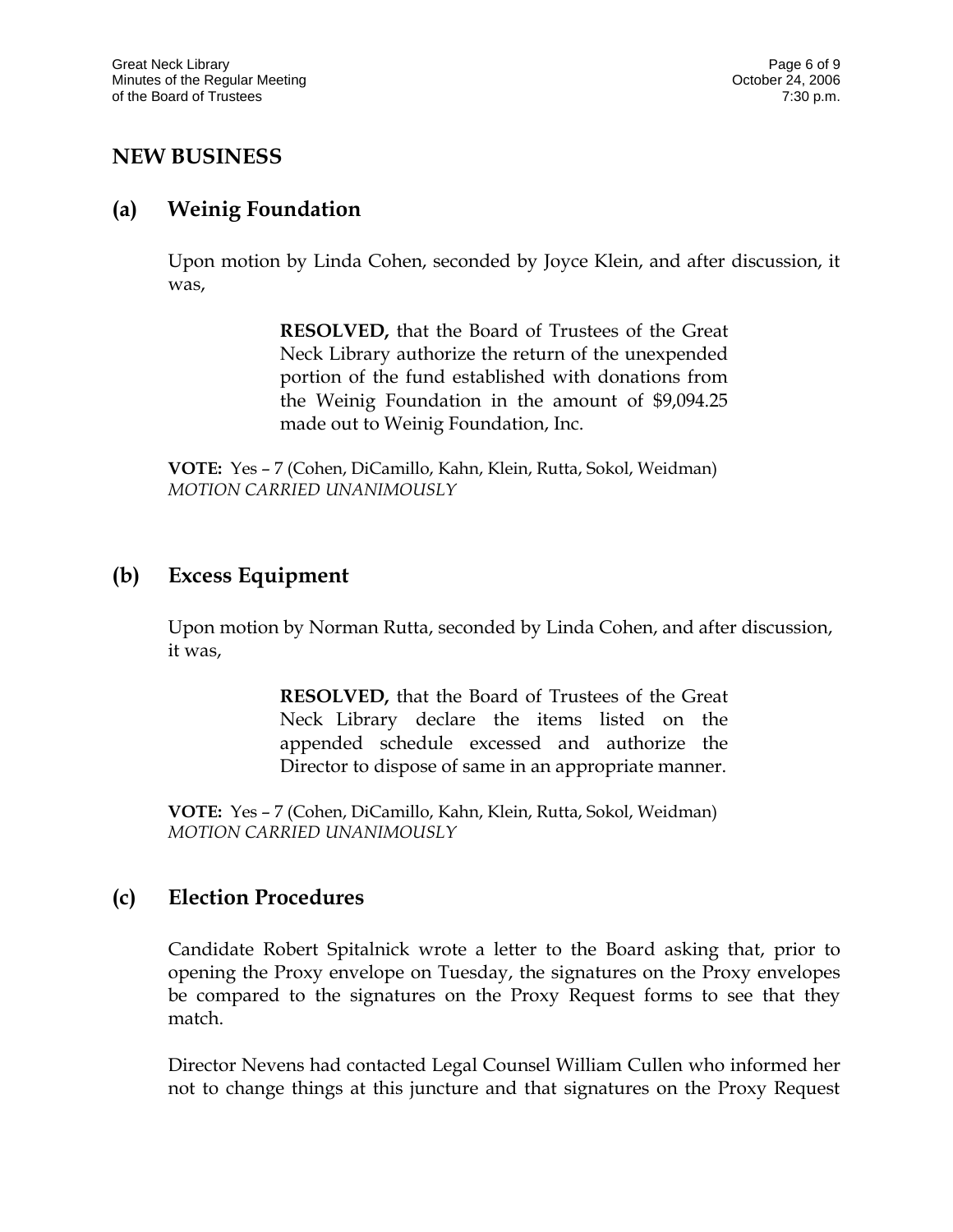forms could not be verified. She was concerned on how questionable signatures could be verified without disenfranchising such voters.

Trustee DiCamillo inquired if there was a certified Membership List by the Board Secretary as of the Record Date of October 2<sup>nd</sup>, in compliance with the Not-For-Profit Law. She cited a memo from Behrens, Loew and Cullen [Library's Legal Counsel] dating back to 1999 which said that a certified list is required by the acting officer, who is Board Secretary, and it must be signed.

Labor Relations Counsel Kevin Seaman pointed out that at this point it was too late to make changes but the process of the proxy system should be looked at for next year.

Public Comments: Kami Hekmati, Robert Spitalnick, Ralene Adler, Raymond Iryami, Harry Demell, Jonathan Aubrey, Marianna Wohlgemuth

Trustee DiCamillo suggested that after the election that she would like to see the entire election process reviewed and recommendations made to the entire process especially with moving to absentee ballots and again with the recommendation of legal counsel.

#### **PRESIDENT KAHN CALLED FOR A BRIEF INTERMISSION AT 10:04 P.M. TRUSTEE KLEIN LEFT AT THIS POINT. DISCUSSIONS RESUMED AT 10:15 P.M.**

## **(d) Cleaning Contract**

Upon motion by Bette Weidman, seconded by Norman Rutta, and after discussion, it was,

> **RESOLVED,** that the Board of Trustees of the Great Neck Library authorize the engagement of DeLuca Cleaning Systems in accordance with their proposal dated October 20, 2006 in the amount of \$4,400 per month, to be charged to the cleaning Service budget line.

**VOTE:** Yes – 6 (Cohen, DiCamillo, Kahn, Rutta, Sokol, Weidman *MOTION CARRIED UNANIMOUSLY*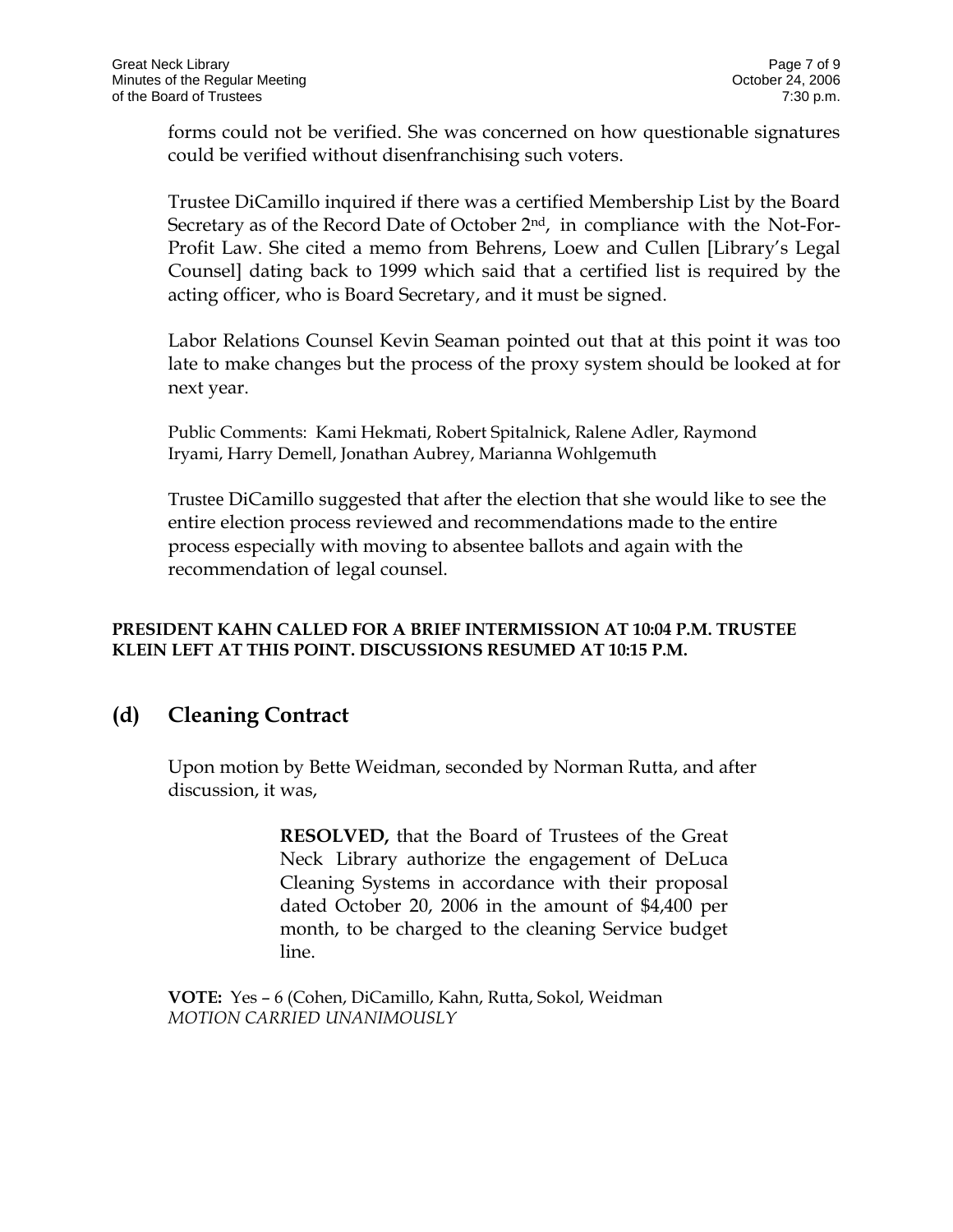## **(e) Snow Removal Contract**

Upon motion by Linda Cohen, seconded by DiCamillo, and after discussion, it was,

> **RESOLVED,** that the Board of Trustees of the Great Neck Library authorize the snow removal contract for the period November 1, 2006 through April 30, 2007 with Presidential Tree at a cost of \$500 per storm, plus additional charges for sanding and for accumulations over six inches, to be charged to the Landscaping/Snow Removal budget line.

**VOTE:** Yes – 6 (Cohen, DiCamillo, Kahn, Rutta, Sokol, Weidman) *MOTION CARRIED UNANIMOUSLY*

#### **(f) Directors & Officers Insurance**

Upon motion by Linda Cohen, seconded by Bette Weidman, and after discussion, it was,

> **RESOLVED,** that the Board of Trustees of the Great Neck Library accept the Directors and Officers policy through Philadelphia Indemnity via our agent, Edwards and Co., at a cost of \$4,403 to be charged to the Property/Liability insurance line of the budget.

**VOTE:** Yes – 6 (Cohen, DiCamillo, Kahn, Rutta, Sokol, Weidman) *MOTION CARRIED UNANIMOUSLY*

## **(g) Postage Meter**

Upon motion by Marietta DiCamillo, seconded by Linda Cohen, and after discussion, it was,

> **RESOLVED,** that the Board of Trustees of the Great Neck Library authorize the lease of a Hasler Mailing System from Innovative Mailing, as per their quotation at a monthly cost of \$237 to be charged to the Office Equipment Maintenance budget line.